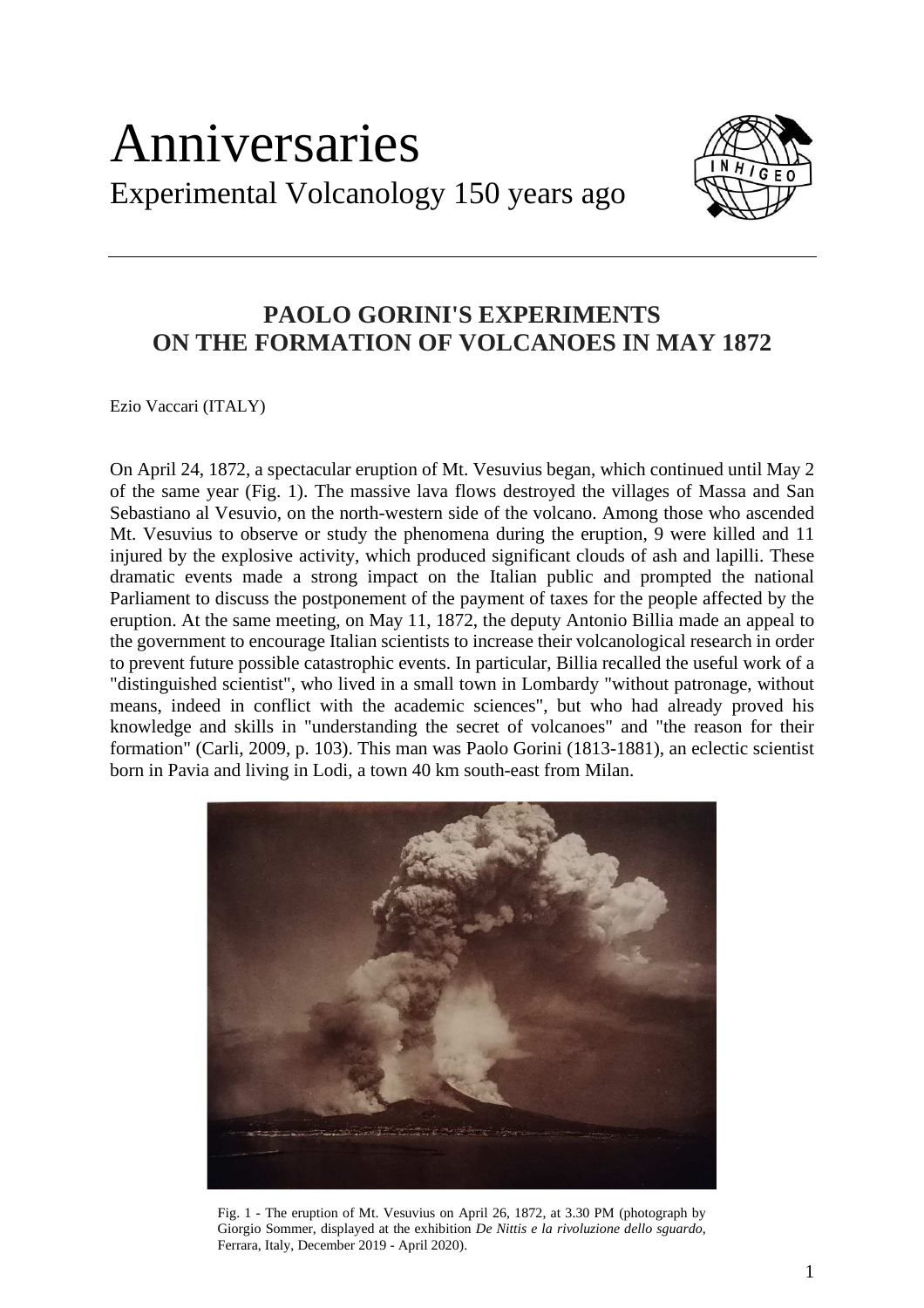Gorini (Fig. 2) had obtained a degree in mathematics (1832) and worked as a teacher of physics in Lodi High School (*Liceo*) until 1857, but he was also a brilliant and versatile scholar selftaught in natural sciences with several interests in physiology, biology, chemistry and in particular geology. He is known mainly for his theoretical and experimental contributions to the scientific study and practices of conservation of anatomical specimens and corpses (petrification), as well as on their dissolution, mainly through cremation (Lorusso, Falconi, Franchini & Porro, 2013). Gorini was engaged in these activities from the mid-1840s until the 1870s and most of the results of his research in this field can be now seen at the historical museum *Collezione anatomica "Paolo Gorini"* in Lodi (Carli, 2005). However, one of Gorini's main and still little-known interests concerned the formation of mountains and volcanoes, which he referred to the action of a primordial molten matter containing gaseous parts in its mass, whose explosions would have determined, with the rupture of the Earth's crust, the orogenetic phenomena such as the "formation" of mountains (Gorini, 1851; 1852; 1871).



Fig. 2 - [left] Paolo Gorini - photograph by G.B. Sciutto, Genoa, 1872 (from Carli, 2009, p. 30); [right] Paolo Gorini, "a man who can play with fire" - charcoal portrait by V. Bignami, 1879 (from Carli, 2005, front cover).

Gorini dedicated most of his time to what he called "experimental geology" (*geologia sperimentale*), which he carried out in particular with "plutonic" or "volcanic experiments", about the reproduction of eruptive dynamics on a small scale, using artificial models of volcanoes (Gorini, 1862; 1868; 1872). He worked on these experiments privately in his laboratory in Lodi, but during the 1860s he started to organize public demonstrations in some high schools: later he was invited to present his "volcanic experiments" by universities, scientific societies and popular science associations, mainly in northern Italy. Although some Italian geologists strongly criticized Gorini's geological theories for their reference to Plutonism, as in the case of Antonio Stoppani (Redondi, 2014, pp. 13-14), nonetheless, the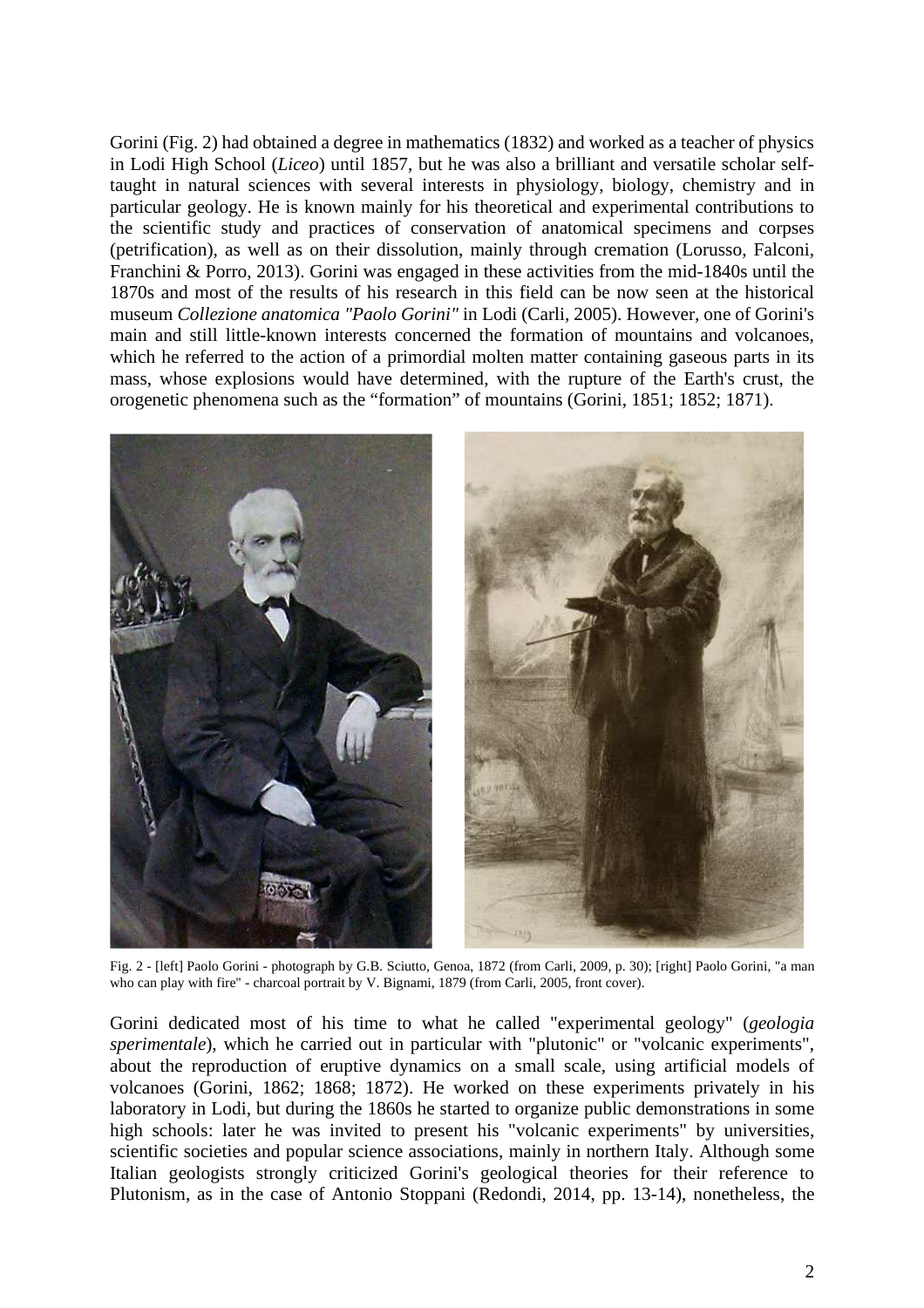"volcanic experiments" became rather popular among the general public. The latter included people mainly from the middle class, who became emotionally involved in the spectacular demonstrations and fascinated by the idea that volcanic eruptions and even earthquakes could be predicted with the use of Gorini's methods. For this reason, also some politicians of the newly formed government of unified Italy, such as Quintino Sella in 1865 and later Antonio Billia, became interested in the work of Gorini, hoping to obtain a clear scientific answer to the delicate question of the prevention of the catastrophic events related to volcanic eruptions and earthquakes. Consequently, some scientific institutions invited distinguished geologists to attend Gorini's public demonstrations, in order to later describe their findings and give their evaluations in special reports.

On May 12, 1872, the day after the discussion at the meeting of the Italian Parliament which had considered the measures to be taken to deal with the damage caused by the eruption of Mt. Vesuvius, Paolo Gorini performed his public "volcanic experiments" in the large room of the Ligurian Gymnastics Society in Genoa, at the invitation of the Society of Scientific Readings and Conversations of the same city. On this occasion, the Society, in order to assist Gorini in the preparation of his "experiments", had appointed a commission and asked to one of its members, the distinguished scientist Arturo Issel (1842-1922), professor of geology and mineralogy at the University of Genoa, to write a report on this public event (Issel, 1872).



Fig. 3 - Preparation of Gorini's volcanic experiments in Genoa, May 1872 (photograph by G.B. Sciutto - Collezione anatomica "Paolo Gorini", Lodi)

The preparation of the "volcanic experiment" took place in the courtyard beside the gymnasium, where Gorini directed the making of "three quadrangular furnaces of 1.10 m on each side, and 50 cm high, made up of bricks placed on top of each other without cement. In each furnace, four cylindrical cast iron crucibles were placed, slightly narrowed at the bottom (0.40 m in height and 0.30 m in diameter), filled with a material whose composition the professor [Gorini] did not disclose. Each crucible was equipped with a movable lid, made up of two pieces which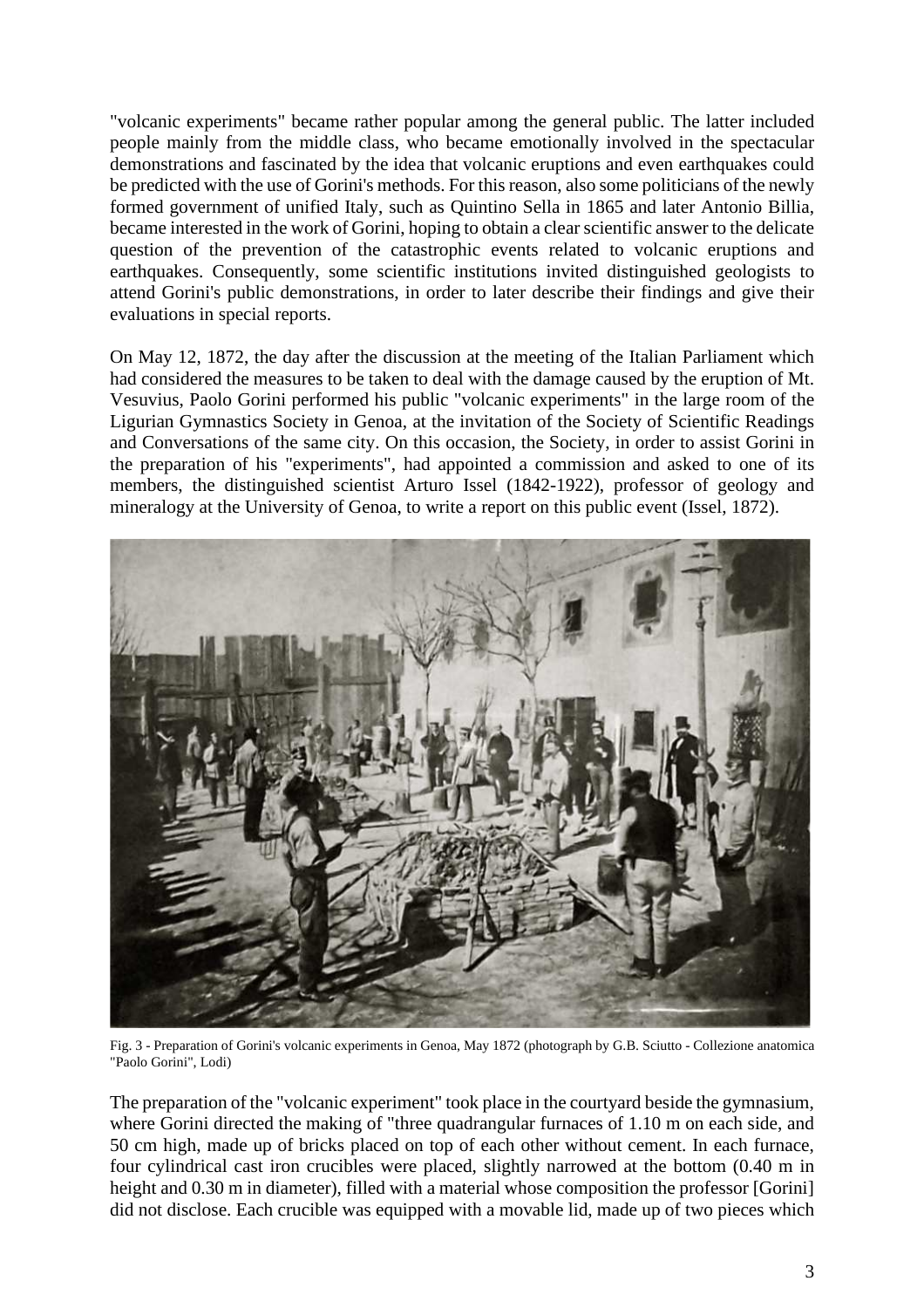by turning one into the other allowed one to see the content [...] The material used weighed a total of 300 kg." (Issel, 1872, pp. 4-5).

Then the furnaces were loaded with coke and for about three hours Gorini supervised the melting of this lava or other hydrocarbon mixtures that he called "plutonium" (*plutonio*). When the matter was completely fluid the crucibles were extracted from the furnaces with some large pincers and were transported into the middle of the gymnasium, where the audience was waiting. The melted matter was then poured into large cast iron plates (about 1 m in diameter) and left to cool. According to Issel, "the liquid introduced into the plates is bright, flashing [...] vivid yellow flames and abundant vapors arise from its surface. It gurgles, boils, rises and falls with extraordinary agitation. Soon the superficial incandescence fades, and some solid and dark shreds are already floating and rapidly expand. [...] Meanwhile, the lakes of molten matter are being circumscribed and the openings from which this matter overflows are surrounded by raised margins and internally are shaped like a funnel. After a short time, the surface of the *plutonium* hardened and acquired stony toughness and consistency." (Issel, 1872, p. 5). When the matter began to solidify, bubbles and jets of gas could be seen being released from inside and stirring the surface crust. More matter came out at the points of least resistance forming prominences, craters and small accumulation cones similar to volcanoes, which still released from their openings at the top vapours, flames and little streams of incandescent matter like lava flows (Fig. 4).



 Fig. 4 - [left] The final stage of the volcanic experiment held by Gorini in Genoa, May 1872 (photograph by G.B. Sciutto - Collezione anatomica "Paolo Gorini", Lodi); [right] Drawing of the same experiment (Issel, 1872, p. 7).

Once completely cooled, Gorini smashed the little cones (which could be even 40 cm high) in order to display their internal structure, which showed a channel surrounded by concentric strata of "crystalline structure". In his report, Issel provided a very detailed description and analysis of this "volcanic experiment", which he considered very interesting for its methodological insights and potential, rather than for its possible support of Gorini's orogenetic plutonic theory. Consequently, the independent scientist from Lodi cannot be simply considered a sort of "magician" or "geological showman" (as he was defined by some of his harshest critics), but his legacy to the history of geological sciences can be found in the beginnings of the practice of modelling and reconstructing geological phenomena in the laboratory.

## **Further Readings**

Carli A., ed. (2005). *Storia di uno scienziato. La Collezione anatomica "Paolo Gorini"*, Bolis Edizioni, Azzano San Paolo.

Carli, A. (2009). *Paolo Gorini. La fiaba del mago di Lodi*, Interlinea Edizioni, Novara.